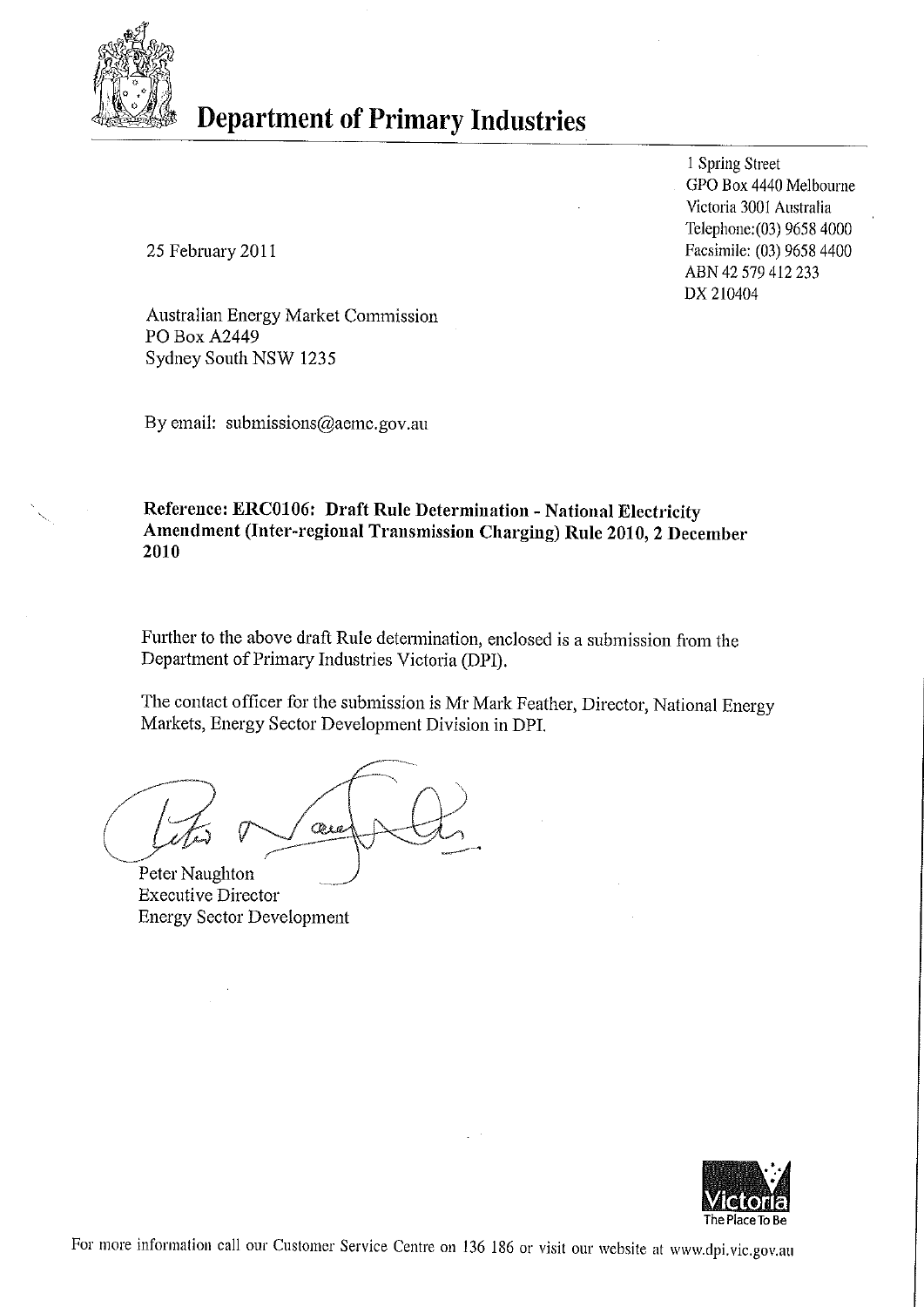## AEMC Reference ERC 0106 Rule Proposal – Interregional Transmission Charging

Submission by Department of Primary Industries Victoria

25 February 2011

### **Overview**

The Department of Primary Industries Victorian (DPI) understands that the AEMC has proposed a draft rule change that would establish an inter-regional transmission charging mechanism in the form of a "load export charge" which would:

- be made up of the locational Transmission Use of System (TUOS) service charge, the non-locational TUOS service charge, and the common service charge
- be recovered on the same basis as they are charged that is, the locational TUOS service charge imposed on a region should be recovered from the locational TUOS service charge and similarly for the other components
- be implemented via the National Electricity Rules (NER) which would set out the principles for the load export charge with additional implementation details set out in the Australian Energy Regulator's (AER) pricing methodology guidelines and Transmission Network Service Provider's (TNSP) pricing methodologies
- result in no change to the way Settlement Residue Auction (SRA) proceeds are returned to customers.

DPI is generally supportive of the concept of a "load export charge" where it has the purpose of improving cost reflectivity of electricity transmission pricing within the National Electricity Market (NEM) and is consistent with the national electricity market objective (usually referred to as the NEO) which:

is to promote efficient investment in, and efficient use of, electricity services for the long term interests of consumers of electricity with respect to price, quality, reliability and security of supply of electricity and the reliability, safety and security of the national electricity system<sup>1</sup>.

## Efficiency defined

-

Notably the NEO focuses on efficiency in terms of investment and electricity use. It caveats this focus by requiring a long term perspective. There are a number of ways in which the efficiency objective could be met. These include:

<sup>&</sup>lt;sup>1</sup> National Electricity (South Australia) (New National Electricity Law) Amendment Act 2005, section 7.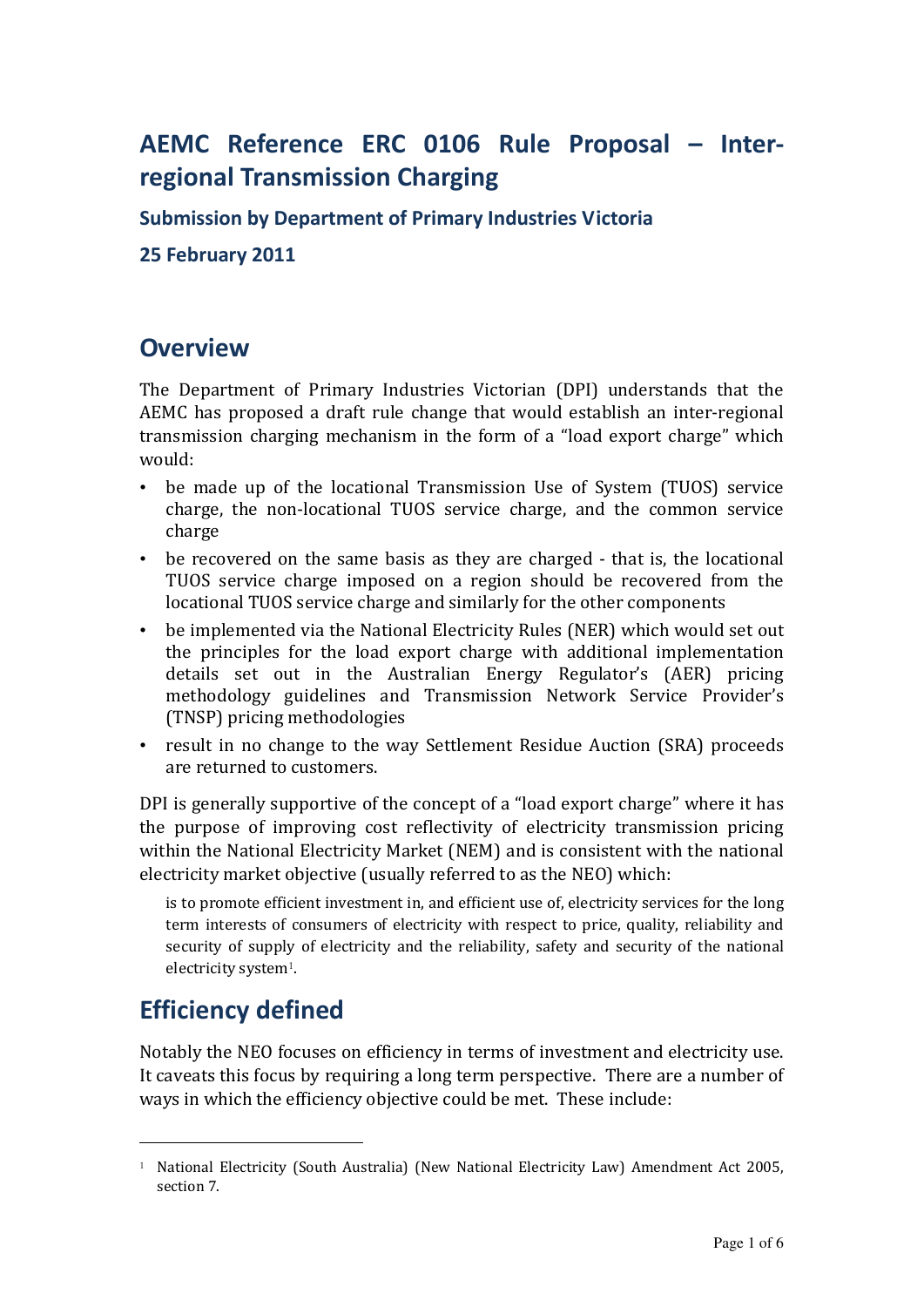- Productively efficient outcomes where a combination of outputs are maximised with respect to inputs
- Allocatively efficient outcomes where all willing consumers are supplied where the willingness to pay (demand) exceeds the cost to supply
- Scale efficient outcomes where production of a particular good or set of goods is at the lowest long run average cost
- Dynamically efficient outcomes where supply is produced at the lowest cost over time through the introduction of new technology and processes to reduce costs over time.

In general there is usually some level of trade-off between these forms of efficiency. For example scale efficient production may be significantly greater than the quantity for which consumers are willing to pay, and hence production at that level would not be consistent with allocative efficiency.

However, DPI is concerned that the draft rule change as proposed by the Australian Energy Market Commission (AEMC) to give effect to the Load Export Charge is unlikely to be consistent with the NEO in that it is unlikely to produce any significant efficiency benefits or efficiency gains in both the short and long term.

The draft rule change, as proposed, in effect is largely a potential shift in unavoidable fixed costs from one or more regions to other regions. While this may have merit from an equity perspective, equity considerations are not included within the NEO.

In the view of DPI it has little or no merit from an efficiency perspective, which is the basis of the NEO. The DPI considers that the proposed draft rule could be easily amended such that it meets the original intention of the Ministerial Council on Energy (MCE) and at the same time be consistent with the NEO.

### AEMC Rationale

The AEMC rationale for proposing the draft rule change is that the existing arrangements result in implicit cross subsidies as customers do not contribute to the costs of transmission assets in other regions that support electricity flows to their region. The AEMC then claims that the proposed load export charge would increase the cost reflectivity of transmission charges in that it would reflect the costs incurred in the use of the transmission network in each region to conduct electricity to the adjoining network.

In terms of the NEO, the AEMC states that it 'is satisfied that the Draft Rule will, or is likely to, contribute to the achievement of the NEO because the Draft Rule promotes allocative efficiency and dynamic efficiency and hence would be in the long term interest of consumers with respect to the price of supply of electricity' (2010, p. 15).

In particular the AEMC notes that the Draft Rule promotes efficiency through: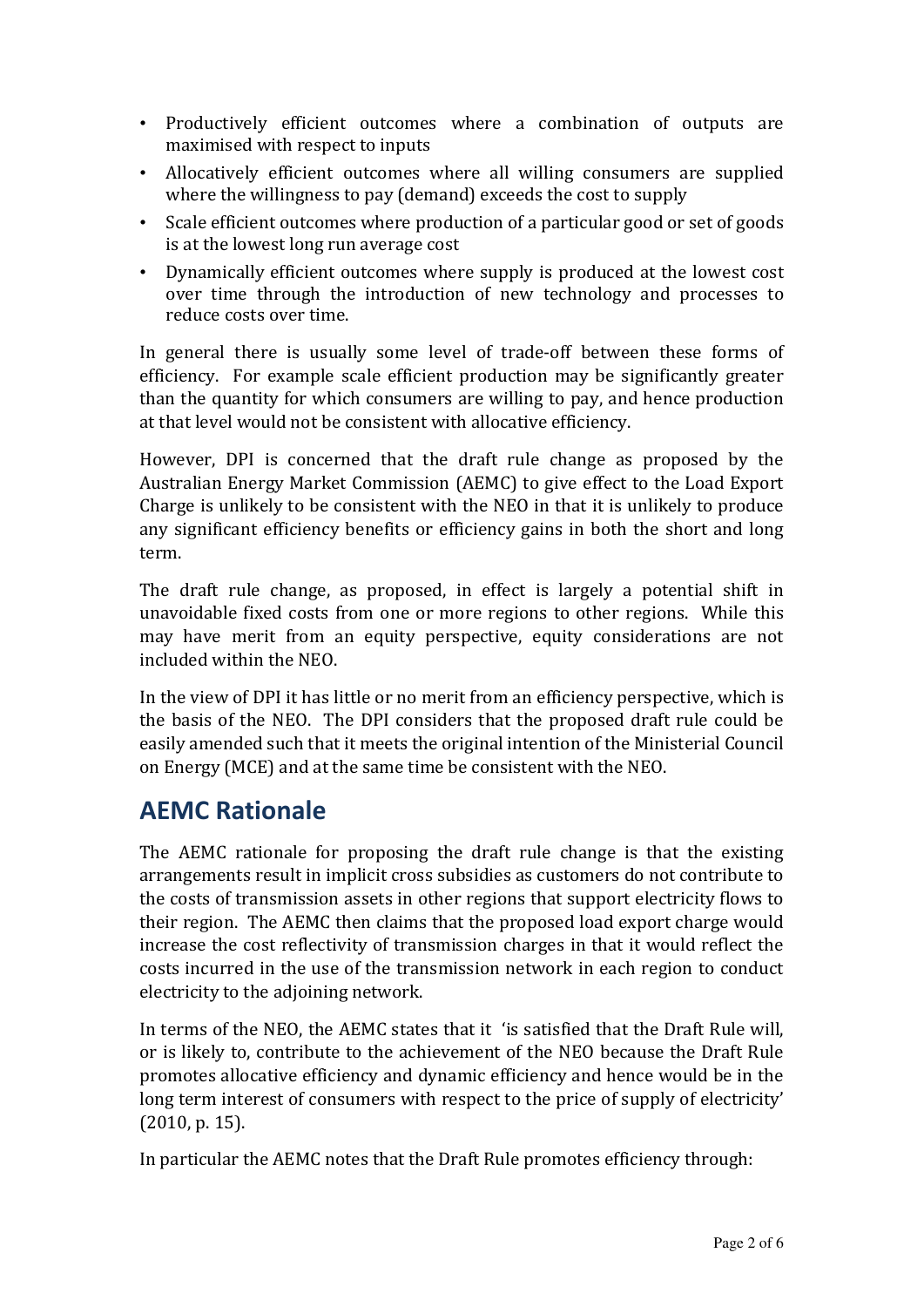- 'allocative efficiency the load export charge improves the cost-reflectivity of transmission charges by requiring customers that benefit from imported energy to contribute to the transmission costs of the exporting region. In the long term this would lead to more efficient use of the transmission system by existing and future customers, improving allocative efficiency
- dynamic efficiency the load export charge would promote dynamic efficiency by minimising any potential barrier to coordinated planning of investment in transmission network infrastructure by ensuring that all customers that may benefit from an investment would be able to contribute to its cost' (2010, p. 15).

On analysing these statements it appears that the AEMC may have erred in its assessment with respect to the NEO.

#### Cross subsidies

The fact that electricity is transported through one part of the network to get to another part of the network without payment for the common costs of the network through which it is being transported does not make a case for the existence of cross subsidies.

The existence or otherwise of cross-subsidies was considered by Faulhaber in his seminal work on cross-subsidies in public enterprises. Faulhaber noted that:

If the provision of any commodity ... by a multicommodity enterprise subject to a profit constraint leads to prices for the other commodities no higher than they would pay by themselves, then the price structure is subsidy-free (1975, p. 966)

In this case commodities are substituted by transmission services. Hence the question of the existence of cross-subsidies requires that the provision of transmission services intra-regionally in the absence of interconnection between regions would have lower costs than the provision of transmission services across the same region where interconnection with other regions exist.

There is no evidence to suggest that this is the case with the possible exception being the assets that are directly involved with the interconnection of regions – the so called interconnectors. This is because the investment in intra-regional transmission assets was traditionally undertaken on a region by region basis, with the jurisdictional planning body in each region responsible for planning to the local jurisdiction. While inter-regional planning occurred at the boundaries, intra-regional transmission investment was primarily focussed on delivering services to consumers within each region. Inter-regional investments were taken into account where they provided benefits to intra-regional planning (imports) but intra-regional investment was not generally undertaken to aid inter-regional capability (exports) as it was generally beyond the scope of the jurisdictional planning requirements on the jurisdictional planning body.

In essence, intra-regional transmission investments within each region have been largely undertaken to support intra-regional transmission capability. Once undertaken for this purpose these investments are in economic terms sunk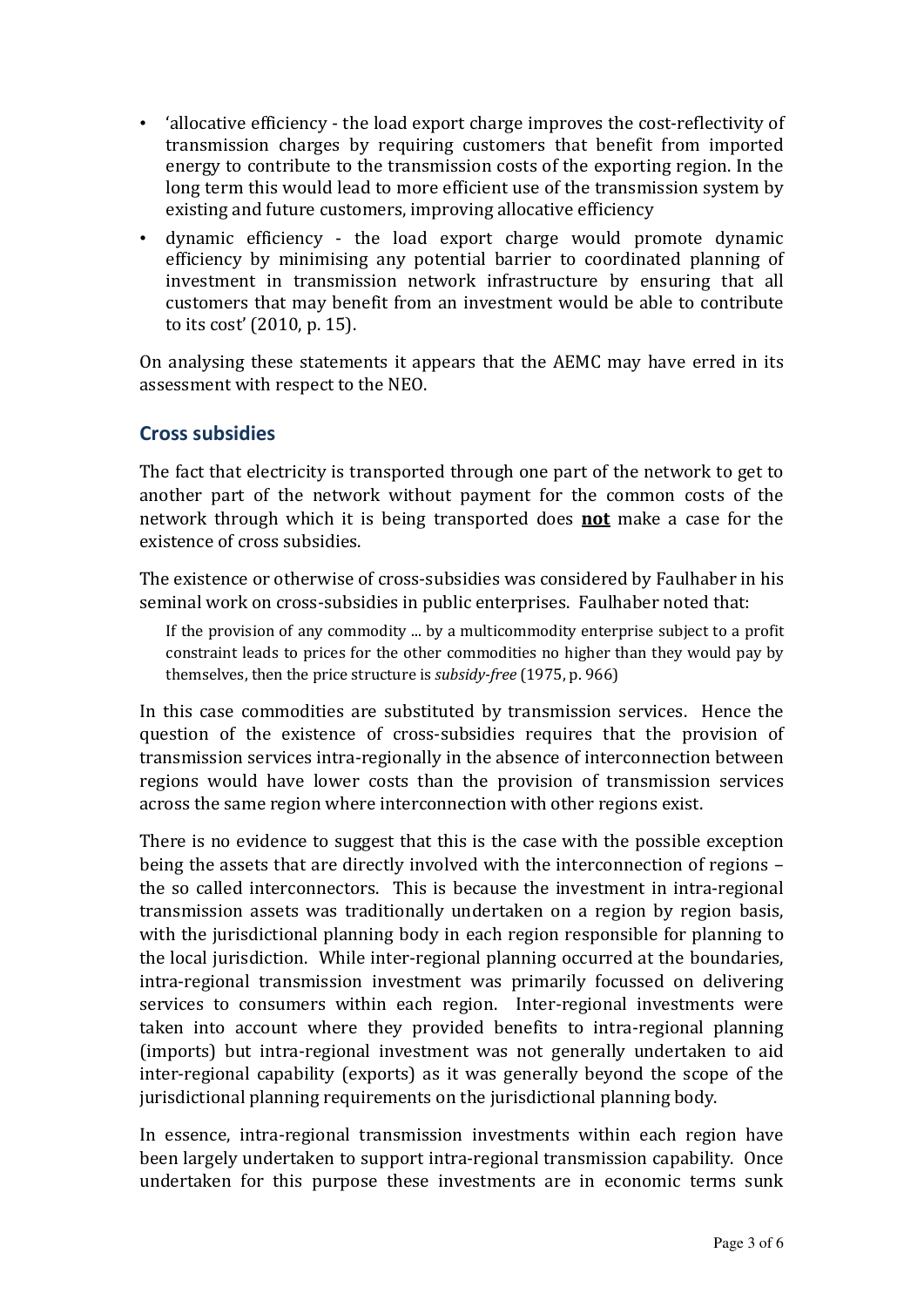(cannot be unwound). In the absence of interconnection, each region would face the requirement to pay all of the costs of intra-regional investment except for assets specifically associated with inter-regional transfers. However it is quite likely that without the inter-regional transmission capability that intra-regional investment would have been required to be greater<sup>2</sup>. Rather than providing a cross-subsidy, it is likely that the interconnection of regions is providing a benefit to each region through shared infrastructure leading to lower costs compared with stand alone transmission systems.

Hence the AEMC rationale on which the proposed draft rule change is based, that the existing arrangements result in implicit cross-subsidies, is not substantiated by the facts and the manner in which intra-regional transmission systems have been planned and constructed historically.

#### **Efficiency**

1

The AEMC claims that the proposed load export charge will improve allocative and dynamic efficiency. On analysing the AEMC claims, it would seem that the proposed arrangements will not enhance either allocative or dynamic efficiency.

#### Allocative efficiency

Cost reflective pricing implies that prices for services reflect the economic costs of service provision.

The AEMC claims that allocative efficiency will be improved because the load export charge will improve cost reflectivity of transmission charges to customers within importing regions. The basis of the AEMC position appears to be that as importing regions pay nothing currently to exporting regions, and that they should pay something, that a load export charge that requires the importing region to pay something is more cost reflective.

The AEMC position seems based on a presumption that any charge is better than no charge regardless of whether the proposed charge reflects the economic cost of the service provision.

The proposed load export charge is to include locational and non-locational prescribed transmission use of system charges and the common service charge. Non-locational and common service charges are not attributable to specific customers by location and are by definition not cost reflective – they do not reflect the economic costs of inter-regional transmission transfers from one transmission region to another.

<sup>2</sup> As an example the Heywood interconnector between Victoria and South Australia commissioned in 1990 provided access for South Australia to cheap brown coal generation in Victoria and provided additional competitive benefits with respect to gas supplies into South Australia. In the absence of the interconnector, the South Australian transmission system would have required additional investment to support additional generation within South Australia.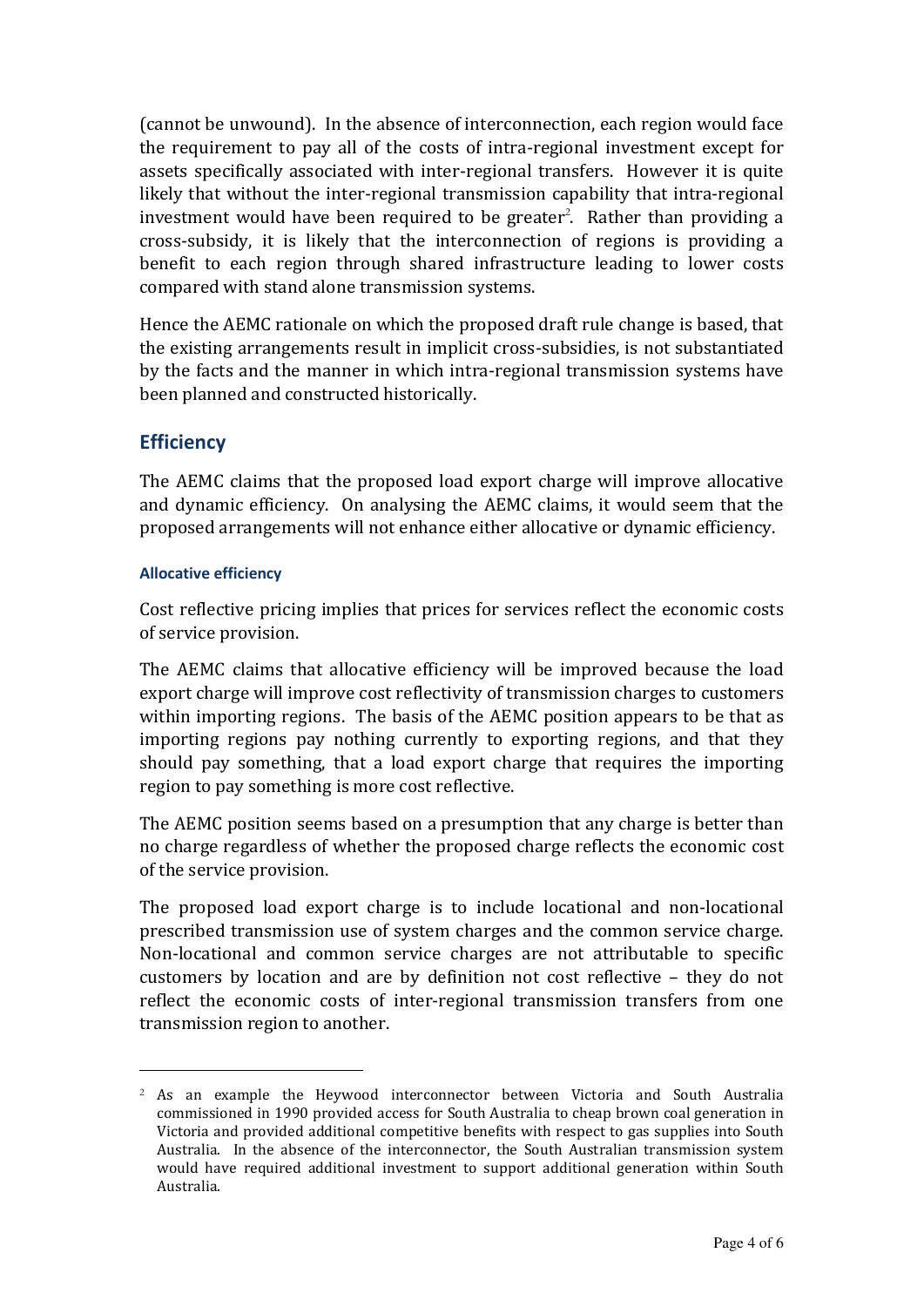Hence while the AEMC claims that the load export charge as proposed will improve allocative efficiency because of improved cross reflectivity of charges, this is patently not the case. To the contrary, the load export charge will be made up mostly of unavoidable fixed costs which are not related to the provision of inter-regional transmission transfer capability. Rather than improve allocative efficiency, it is highly likely that the load export charge will lead to charges for inter-regional transfer services that are well in excess of economic costs. This will mean that the cost of services to the importing regions will be overpriced and not all willing consumers will be supplied even though their willingness to pay exceeds the true economic cost to supply.

Hence DPI considers that the load export charge as currently designed will not promote increased allocative efficiency but rather is likely to lead to reductions in allocative efficiency.

#### Dynamic efficiency

The AEMC states that:

the load export charge would promote dynamic efficiency by minimising any potential barrier to coordinated planning of investment in transmission network infrastructure by ensuring that all customers that may benefit from an investment would be able to contribute to its cost

DPI notes that recovery of sunk costs, and in particular the unavoidable fixed costs, has no bearing on the coordinated planning and investment in future investments. Hence changing which customers pay for the recovery of sunk costs will not promote efficient future investment nor enhance dynamic efficiency. To the contrary, the imposition of sunk and unavoidable fixed costs, on customers in other regions represents an excessive allocation of costs to those customers and is likely to lead to resistance from those customers to any future investments promoting inter-regional transfers where the underlying costs under the load export charge exceed the benefits from any new investment. This would lead to a reduction rather than an increase in dynamic efficiency.

### Proposed amendments

While DPI considers that the draft rule change currently does not meet its intended objectives, DPI also has the view that the draft rule change could be amended to achieve the original MCE objectives and to be consistent with the NEO. In particular DPI notes the following issues which detract from the Load Export Charge's ability to promote efficient investment and use of electricity:

- The draft rule change does not differentiate between existing sunk investments and future investments
- The draft rule change does not differentiate between investment to support enhanced intra-regional transmission capability and inter-regional transmission capability